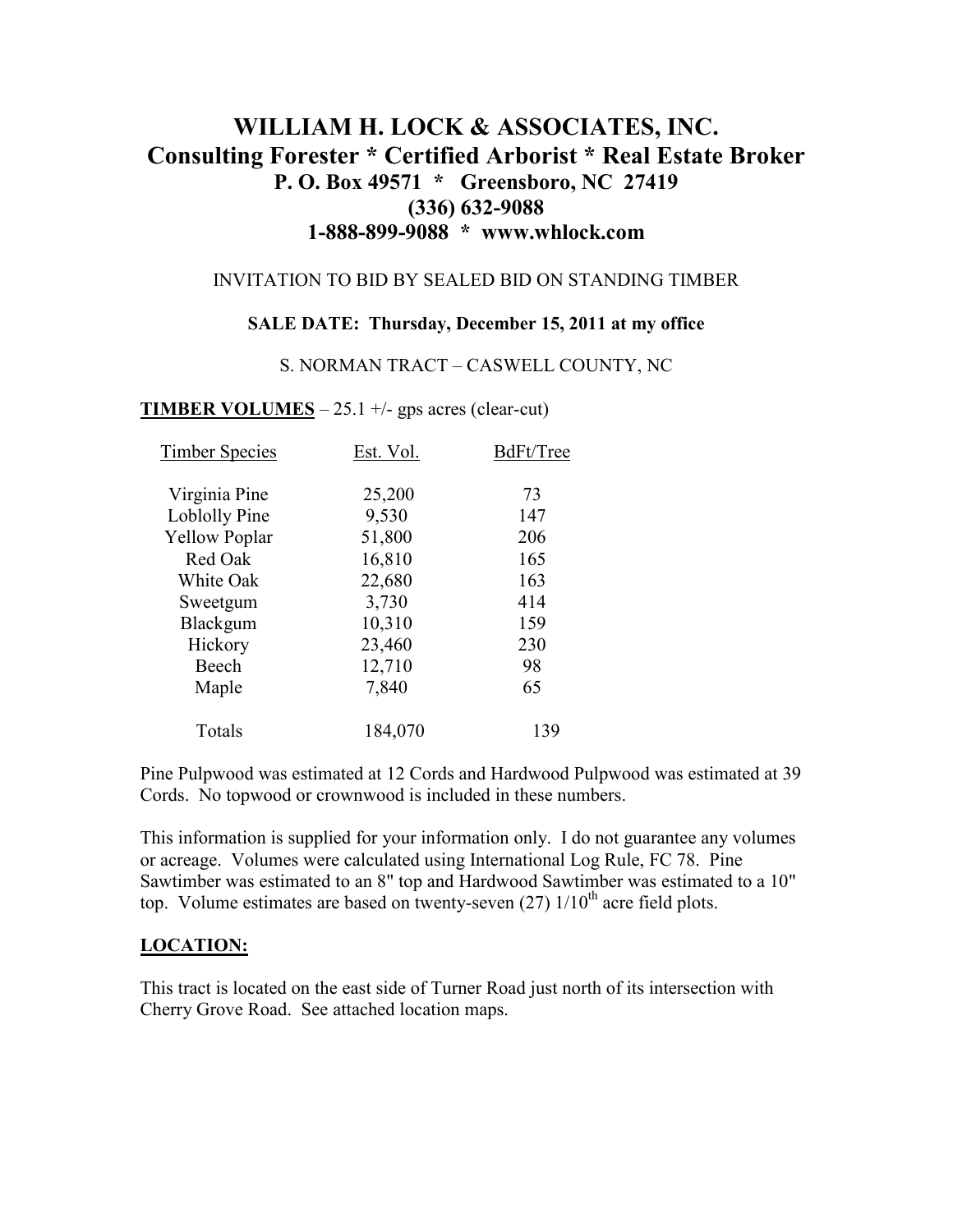Page Two Norman - Timber Sale Sale Date: Thursday – December 15, 2011

# **BIDS:**

The Norman Tract is being sold on a lump sum sealed bid basis. Bids will be accepted by **regular mail** if received by 5:00 pm on Wednesday, December 14, 2011 **OR** bids will be accepted by **email (whlock@whlock.com), telephone (336-632-9088), fax (336-632- 9088), or in-person** at my office until 11:00 am on Thursday, December 15, 2011. At 11:00 am on Thursday, December 15, 2011 all bids received will be recorded. The successful bidder will be notified within 24 hours of the bid openings. A 10% deposit may be requested to be delivered to William H. Lock  $\&$  Associates, Inc. within 72 hours of the bid opening. The balance of the sales price is to be delivered at the sale closing which should occur on or before January 31, 2012. The seller reserves the right to refuse or accept any and all bids. Seller will consider all bids. The seller will be responsible for the timber deed preparation and forestry consultant fees. The buyer will be responsible for all other closing costs. A \$1,000 performance deposit will be payable at closing and held in a non-interest bearing trust account until satisfactory completion of logging. The performance deposit does not limit the buyer's liability.

# **PLACE OF SALE:**

The timber sale will be held at the office of William H. Lock & Associates, Inc. in Greensboro, NC. The office address is 375 S. Swing Road, Greensboro, NC 27409. Telephone and Fax: 336-632-9088; Email: whlock@whlock.com

# **CONDITIONS OF SALE**:

1. The Buyer shall have 24 months from the date of the timber deed to cut and remove all merchantable timber within the "Sale Areas". Creeks and "out" areas have been painted blue. No blue painted trees marking these creek or "out" areas are to be harvested and no trees within these areas are to be harvested. Buyer will be allowed to cross some of the creek areas to access the separated "sale areas" with prior approval by William H. Lock & Associates, Inc.

2. The Buyer shall access the tract from Turner Road along either of the existing farm drives. All access routes will need to be installed and/or maintained according to all North Carolina Best Management Practices, Forest Practice Guidelines, and any applicable river basin rules. All roadways must remain open and passable by ordinary traffic at all times. The roadways must be left in similar condition at the completion of the harvesting operation as they were at the beginning of the harvesting operation. Call W.H. Lock if questions concerning access routes.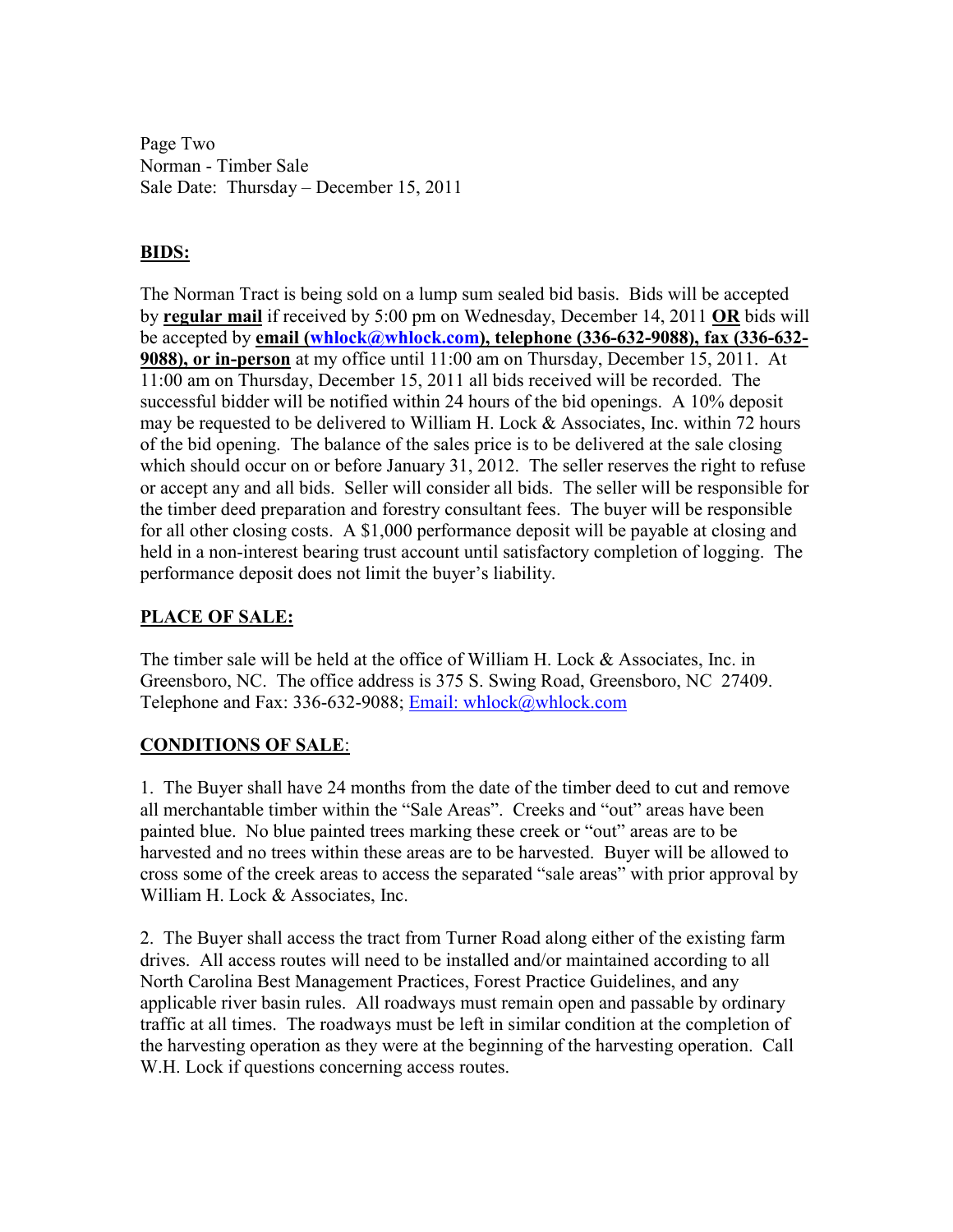Page Three Norman - Timber Sale Sale Date: Thursday – December 15, 2011

3. The Buyer is responsible for maintaining a clean site. No equipment parts, trash, tires or other debris shall be left on the property. It shall be the Buyer's responsibility to clean up any hazardous material or chemical waste spills including but not limited to Diesel Fuel, Hydraulic Fluid, Machine Oil, and/or Gasoline upon the subject property. Responsibility will include any required remediation including but not limited to the removal of contaminated soils.

4. Harvesting operations must not interfere with any farming operations and farming operations must not interfere with any harvesting operations. Decking, loading or hauling will not be permitted in any existing open fields or pastures immediately adjacent to the timber unless approved by William H. Lock & Associates, Inc. If approved, open areas must be free of logging debris, smoothed when completed, and re-seeded if necessary. All loading decks and truck parking areas must be reseeded when the harvesting operation is completed.

5. The Buyer is responsible for following all Federal, State, and local regulations regarding timber harvesting activities. If required, Buyer is responsible for obtaining any necessary permits or licenses required for timber harvesting. All logging operations must conform to North Carolina Best Management Practices, Forest Practices Guidelines, and any applicable river basin rules. In the event that a non-compliance situation is identified on the tract as a result of the harvesting operation, William H. Lock  $\&$  Associates, Inc. will have the express right to suspend the harvesting operation until the situation is brought into compliance. No trees or other logging debris shall be left in or across the property boundary, sale cutting lines or access roads and paths.

6. All necessary property lines and corners have been marked with pink flagging. No flagged or painted trees denoting the property and/or sale boundary shall be cut and no trees outside the boundary lines shall be cut. If trees marking the property lines or sale boundary are cut, North Carolina timber trespass laws may apply. No trees shall be cut to fall on a neighboring landowner's property or where potential damage may occur. If existing property corners are damaged or removed as a result of the harvesting operation, Buyer agrees to replace the markers at the correct surveyed location at their own expense.

7. Buyer agrees to notify William H. Lock & Associates, Inc., P. O. Box 49571, Greensboro, NC 27419 at least 3 days in advance of the beginning of the harvesting operation and at least 3 days in advance of the completion of the harvesting operation. The buyer and/or logger must complete a pre-harvest inspection with WHL & Associates prior to beginning any logging activity.

8. Seller or their Agent reserves the right, in its sole discretion, to require the termination of all timber harvesting in the event that weather conditions cause the land to become so